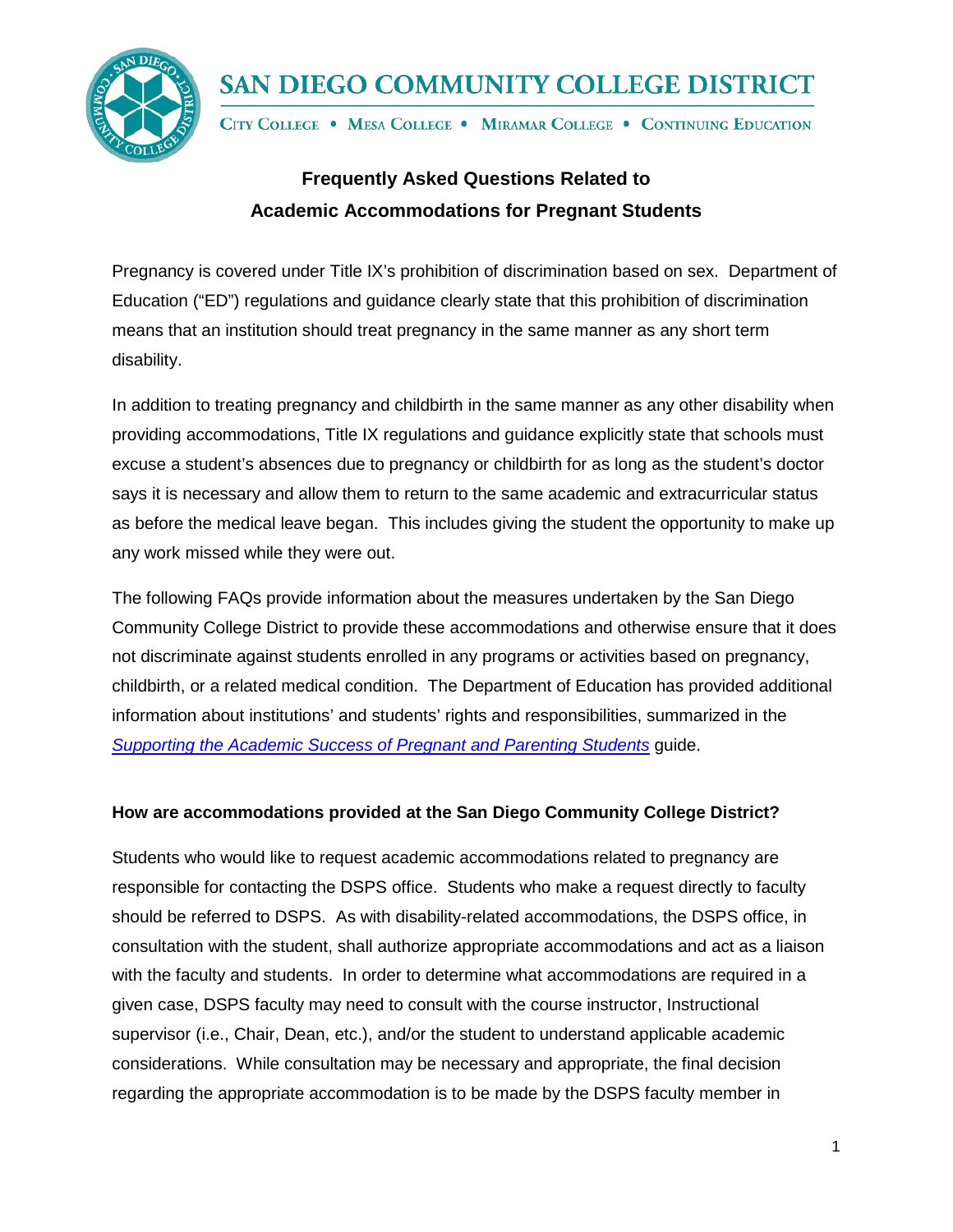accordance with Administrative Procedure, *[AP 3105.1](http://www.sdccd.edu/docs/procedures/Student%20Services/AP%203105_01.pdf) Academic Accommodations and Disability Discrimination for Students with Disabilities*. The accommodations shall be documented by DSPS, a copy provided to the student, and the student will provide this documentation to their instructors. Students are responsible for providing professional documentation of their condition (i.e., pregnancy, childbirth, or a related medical issue) to DSPS. If the student does not have appropriate verification of their condition, contact DSPS to refer or initiate an assessment to determine and document a qualifying condition. Faculty must notify DSPS promptly of any related complaint. Complaints that cannot be resolved with the DSPS faculty will be resolved by the District Title IX Coordinator.

### **What accommodations are required to enable a student to return to the "same academic status" or "make up any work missed while out"?**

The necessity or plausibility of a given accommodation is not governed by an individual faculty member's class rules or policies, but by the nature of the assignments within the Course Outline of Record. Whenever the assignment is of a type that it can be completed at a later date—such as papers, quizzes, tests, and even presentations—the option must be made available to the student. The accommodation must not include any change to curriculum or course of study that is so significant that it alters the required objectives or content of the curriculum in the approved course outline thereby causing a fundamental alteration. In evaluating whether an accommodation is reasonable, consideration should include whether the accommodation is theoretically available, rather than whether it is onerous or difficult. A student's prior knowledge of their pregnancy is irrelevant to an institution's obligations—the District cannot decline to make accommodations by opining that the student "should have known" she was pregnant and not signed up for a given course.

#### **What are some examples of accommodations that might be used for students experiencing medical issues related to pregnancy or childbirth?**

Any of the following accommodations may be appropriate to a given situation, depending on the nature of the medical issue and the nature of the course as reflected in its outline of record:

- Permitting a student to take frequent bathroom breaks or breaks to walk around;
- Seating modification (to move closer to exit, or closer to/further from heat/cold);
- A separate table and chair;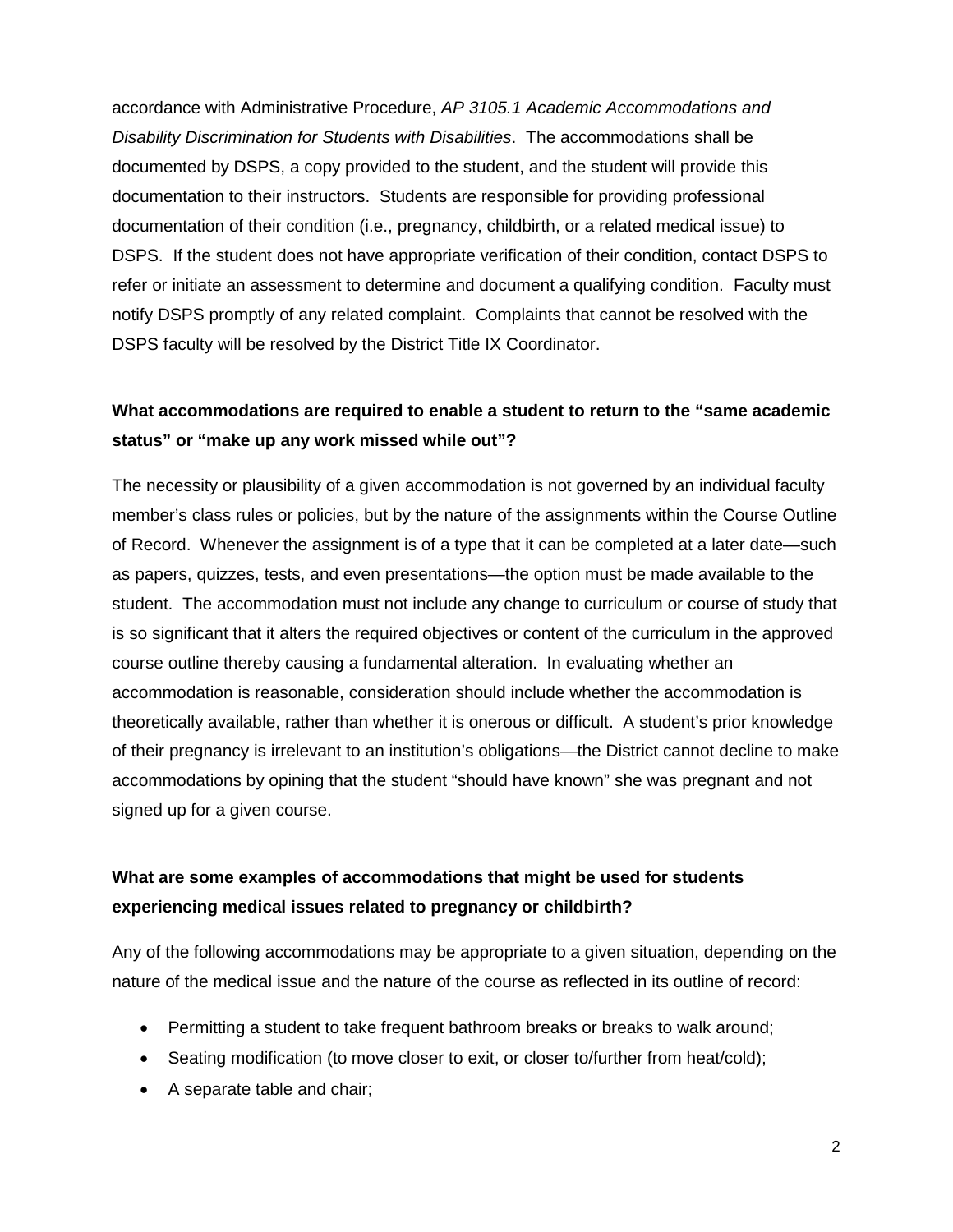- Permitting a student to leave class suddenly (i.e., in the event of morning sickness);
- Allowing a student to avoid prolonged standing;
- Permission to eat/drink in class;
- Opportunity to make up missed work (i.e., papers, quizzes, tests and presentations);
- Extended deadlines;
- Remote learning options (i.e., independent study, online course completion);
- Course section alterations;
- Responses to severe medical issues stemming from pregnancy or childbirth.
- Late Drops/Withdrawals without penalty; and/or
- Using a grade of Incomplete "I" to permit the student to complete missed coursework, following District policy.

### **What are some examples of the considerations might apply when determining appropriate accommodations for a student?**

The following examples illustrate the considerations that go into determining the appropriate accommodation(s) to a given situation:

*Example 1: After registering as a full-time student, the student informs the District that she is pregnant with a due date six (6) weeks following the completion of her finals.*

At minimum, the student should be granted any and all accommodations relating to her physical comfort/health (i.e., permission to take short breaks, seating modification, opportunity to avoid standing, etc.) that she can then use throughout the semester as need/applicable. The student should also be granted the opportunity to make up work missed due to medical appointments and have such absences excused.

The student should be advised that she may wish to inform her instructors of the pregnancy and discuss what options may be available in the event of a medical issue arising, or if childbirth were to occur prior to the completion of the class (i.e., electronic submission of assignments, an Incomplete "I" grade assigned, etc.). Note, however, that the student is entitled to any accommodation that is not unduly burdensome, does not fundamentally alter the nature of the course, and does not disrupt the learning environment.